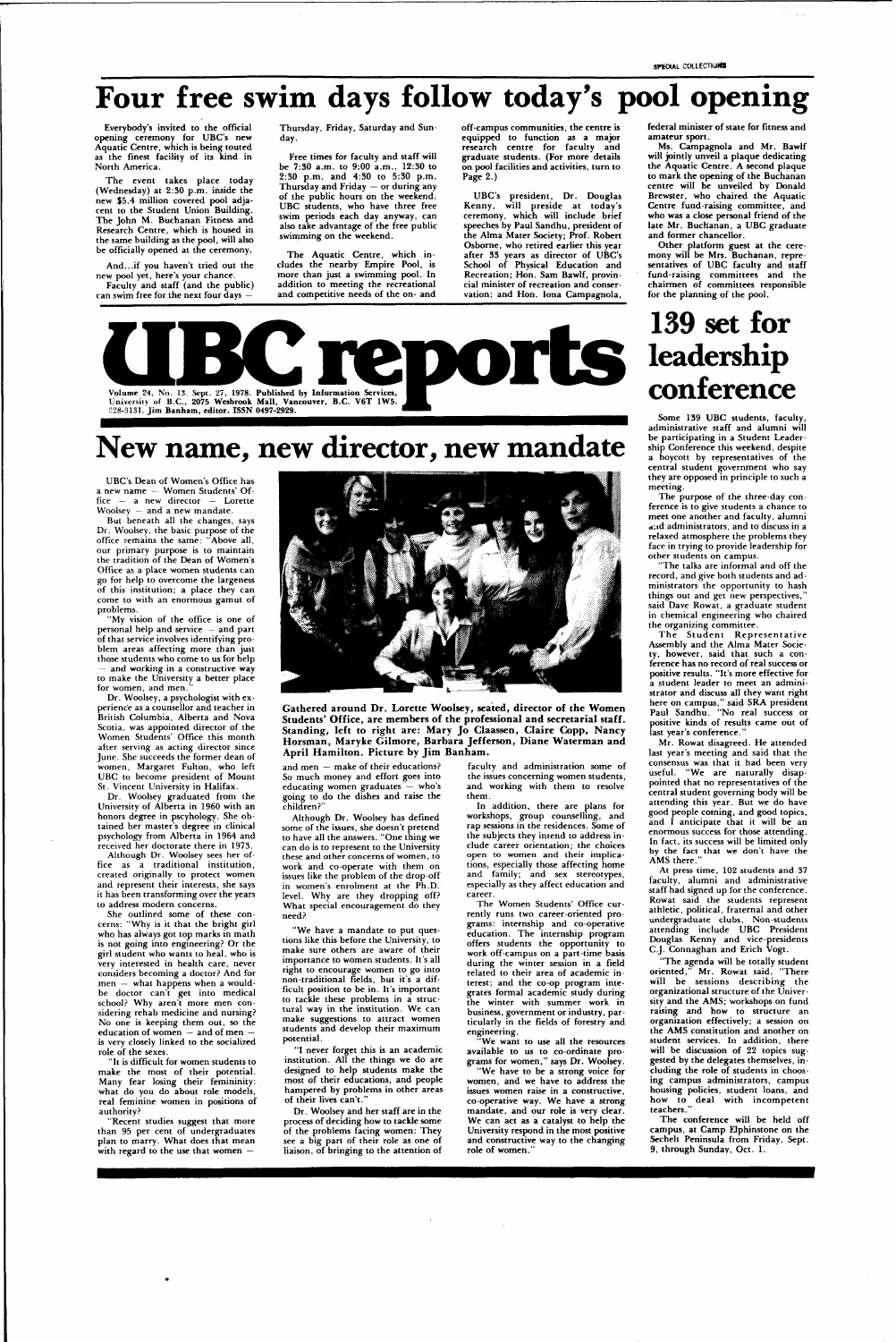### **UBCreports**

### **Senate**

**Contractor** 

page 2

A move to have 26 financial awards for students held up for review by a new Student Awards Review Committee was rejected by UBC's Senate at its first meeting of the new academic year on Sept. 13.

The Senate agenda committee recommended that the September awards list be reviewed by the Student Awards Review Committee, which was established last February to make recommendations to Senate on UBC's policy governing awards to students and to consider the desirability of a standing committee of Senate or some other body to keep under review UBC policy governing awards.

Dr. George Beagrie, speaking for the first time at Senate as dean of the Faculty of Dentistry, said he saw nothing wrong with restrictions being placed on awards, so long as they supported "good scholarship and good science.

Prof. Charles McDowell, head of UBC's chemistry department and a member of the agenda committee, said the September list of awards included two scholarships restricted to women students only, and an award given by a trade union that included provisos that the union had to approve the recipient and that the length of service of the student's parents as members of the trade union had to be taken into account.

He said questions had been raised about some of the awards in the agenda committee, which felt that the new awards review committee should look at the conditions under which the University accepts awards.

The new copper IUD has a different shape that we hope will mean less pain, less bleeding and a decreased pregnancy rate compared to current copper IUDs," said Dr. Percival-Smith.

"Low-dose pills have been developed to decrease the amount of estrogen women are exposed to. Estrogen, the female sex hormone manufactured in the ovaries, is the major component of birth control pills.

Dean Robert Will of the Faculty of Arts said there was no proper competition for some awards because restric-

### Women sought for research

Later in the meeting Senate approved a report from its nominating committee naming the eight persons, including two students, who will sit on the new Student Awards Review Com-<br>mittee.

UBC women students are needed to participate in two contraception research projects being conducted by Dr. Robin Percival-Smith at the University Health Service.

One project involves a new copper intra-uterine device. The second is to test a new contraceptive pill. Both studies will run for two years.

Dr. Percival-Smith hopes results will demonstrate that the two new contraceptive aids are more effective than what is presently available.

Dr. John Wisenthal, chairman of Senate's curriculum committee, said the four-year engineering program is designed for exceptional, highly motivated, very well-qualified students who have outstanding high school records.

Thirty-six volunteers are needed to test the new copper IUD.

Volunteers should never have used IUD as a method of contraception before. Dr. Percival-Smith said about half of the volunteers would receive

the new IUD and half a conventional copper IUD.

The second study will involve 90 women and the use of a new low-dose pill.

"We hope the new low-dose pill will produce a more normal hormonal pattern. We already know that it has the same effectiveness in birth control as other pills."

Anyone interested should make an appointment to see Dr. Percival-Smith. Health Service is in the Wesbrook Building. The telephone number is 228-2151.

tions resulted in few students being eligible to receive them.

Senate voted to consider the September awards list and then approved it on motions by Dean Peter Lusztig of the Faculty of Commerce and Business Administration.

Senate approved two new programs and voted to drop a diploma program in nursing during debate on the report of its curriculum committee.

The new programs are:

• A four-year program in engineering in the Faculty of Applied Science; and

• A combined Doctor of Medicine (M.D.) and Doctor of Philosophy (Ph.D.) program.

The ten to 15 students who would be accepted into the program will be able to complete it in four years, instead of five. UBC's five-year program in engineering requires students to take one year in the Faculty of Science, followed by four years in Applied Science.

Several faculty members and student senators had reservations about the program because of its heavy academic load.

Prof. S.O. Russell, of the Department of Civil Engineering, told Senate all reservations had been carefully considered by the applied science faculty's curriculum committee. He said UBC is one of the few universities in Canada that has a five-year program leading to a degree in engineering. Most universities offer a four-year program, he said.

He assured Senate that the faculty would report back in two years on student progress in the new program.

The new combined M.D. and Ph.D. program is intended for exceptional students contemplating an academic career in the biomedical sciences. A minimum of six years will be required to complete the program and to be eligible for it students must hold a Bachelor of Science degree with first-class honors and have been accepted as a first-year medical student and as a Ph.D. student in the Faculty of Graduate Studies.

Senate agreed to delete the two-year program in the School of Nursing after being told that similar programs were available elsewhere and there was no great demand for it at UBC.

Dr. Marilyn Willman, director of the School of Nursing, said that of the total number of students who have enrolled for the diploma program since it was established in 1973, only 16 have opted not to return for further training leading to a degree. Senate was also told that dropping the diploma program would allow the nursing school to reallocate resources presently spent on the program to baccalaureate and graduate education "which can be provided only by the University School of Nursing."

In other business, Senate approved motions:

• To encourage all UBC faculties to offer a greater number of courses in French; and

• To establish an ad hoc committee to investigate the form of degrees and diplomas awarded by the University.

### **UBC's long-awaited Aquatic**

UBC's long-awaited Aquatic Centre will be officially opened today, three years and more than \$5 million after the first sod was turned in the fall of 1975.

The new centre is much more than just a swimming pool: it is designed to meet the recreational, competitive and academic needs of UBC's students, faculty and staff; and to supplement existing pool facilities in the community. In addition, the John M. Buchanan Fitness and Research Centre at the pool will offer exercise apparatus and fitness testing as well as research facilities for faculty and graduate students.

For the past 24 years, UBC's outdoor Empire Pool has been a less-thanadequate substitute for a year-round facility. Built in 1954 for the British Empire Games, it is only usable between May and September. UBC has been the only major university in Canada without proper swimming facilities and attempts to acquire them go back to 1921. With the opening of the Aquatic Centre — which

incorporates the Empire Pool — it will have one of the best aquatic facilities in the country.

Jack Pomfret, associate professor of physical education and recreation and one of the people responsible for making the centre a reality, described some of the considerations that went into the planning of the new pool: "First and foremost. the School of Physical Education and Recreation has always needed a facility for an academic program to give a concentration in the aquatics area and meet the needs of the community for trained people."

The centre's academic possibilities are numerous: in addition to filling the needs of the physical education school, it has uses for other disciplines such as rehabilitation medicine in the areas of physiotherapy and work with the handicapped, and in science for teaching scuba diving techniques to future oceanographers and marine biologists.

Mr. Pomfret said there has also long been a need for the recreational aspects



**x s** 

Varied configuration of UBC's new indoor pool provides shallow area for swimming lessons, foreground; marked lanes for recreational and competitive swimming, upper left; and deep water for diving at far end.

### **UBC gets a new swim coach**

Look for a revival of a strong competitive swimming program at UBC as the result of the completion of the new covered pool in the Aquatic Centre and the appointment of Jack Kelso to the staff the School of Physical Education and Recreation. A total of 66 students have signed up as members of the UBC swim team and have started two-a-day workouts at the Aquatic Centre. Mr. Kelso is also in the process of putting the finishing touches on a schedule of home-and-away swim meets for the team. Mr. Kelso, who will teach undergraduate courses in physical education and recreation in addition to his coaching duties, has returned to his home province after 12 years of coaching and teaching in the United States, Jamaica, Pakistan, the Netherlands and Japan. A native of Ireland, Mr. Kelso came to B.C. in 1952 with his family, which settled in the northern coastal town of Ocean Falls, which is widely known for the development of some of Canada's top international swimmers.

He is a former Canadian record holder in the 100 and 200-yard breaststroke and the 200 and 400 individual medley and won silver and bronze medals at the 1962 Commonwealth Games in Australia and American Games in Paulo, Brazil.

In the U.S., Mr. Kelso attended Long Beach City College, where he was selected for the All-America Junior College Swim Team and was national junior college champion in the 200-yard individual medley; the University of Denver, where he attained All-America honors in 1961 and 1962; and the University of Oregon, where he was awarded his Master of Science degree and coached that university's swim teams.

After three years as aquatics director at Sandy, Oregon, Mr. Kelso joined International Schools Services and for the next nine years administered athletic programs and coached a variety of sports abroad, mostly recently at the Canadian Academy in Japan.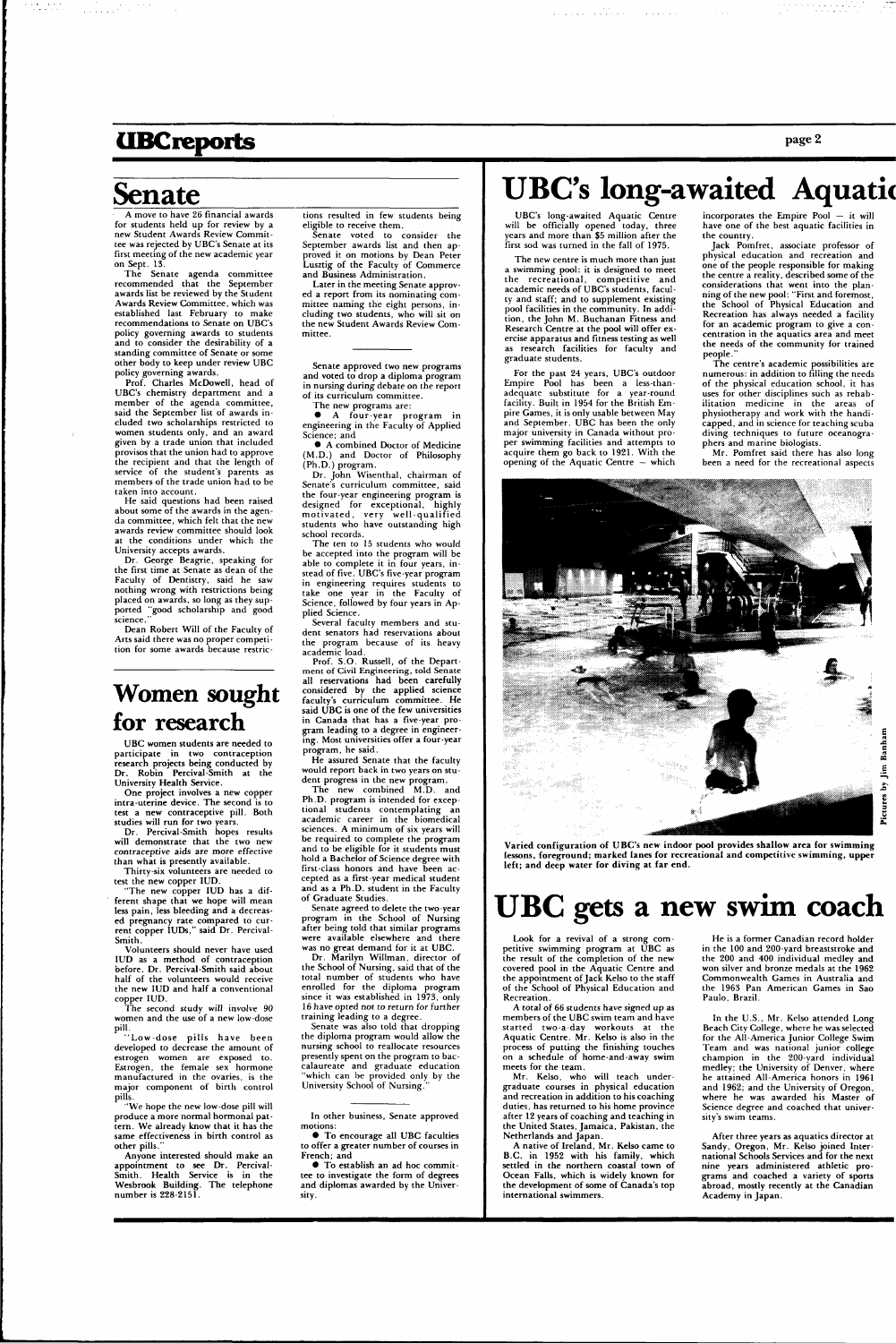### **UBC reports** page 3

## **Centre is a place for teaching, research and recreation**

of a pool, both on campus and for the use of the community at large. For the public, the centre will offer facilities to swim and scuba clubs for competitive and casual swimming, scuba training and Red Cross water safety training, especially during the summer.

From the competitive point of view, Mr. Pomfret said: "Although the facilities are not designed specifically as a competitive unit, over-all they meet those needs probably better than any other pool in North America."

For competitive swimmers, the centre has everything: the new pool has eight 50-metre lanes, eight 25-metre lanes and six 25-yard lanes. There are two onemetre diving boards, two three-metre diving boards and one five-metre diving platform. The Empire Pool has a tenmetre platform and five-, three- and onemetre diving boards, as well as six 55-yard lanes. The new pool also has a large deep area for synchronized swimming and two water polo courts.

ferent things going on at once: swim team practice, diving practice, synchronized swimming, beginners' lessons and tots' lessons. And the soundproofing is so good that noise from one group won't interfere with that from other groups.

For recreational swimmers, there are areas for people wanting a workout by swimming lengths, and a pool slide. The pool is also designed to accommodate beginning swimmers: there is a warm, shallow corner for tots and in the pool proper, the depth tapers from four metres to 1.2 metres. An added plus for recreational and beginning swimmers is a thermogradient which provides for warmer water at the shallow end, becoming progressively cooler towards the deep end where more active pursuits take place.

The location of the centre is also regarded as a significant factor in its use. The proximity of the War Memorial Gymnasium, Maclnnes playing field and four tennis courts combine to make a year-round recreation centre. Nearby are the Walter Gage Residences, used to house conference delegates when UBC is not in session, and the Student Union Building where conference delegates hold meetings. During the summer, these facilities are expected to make UBC attractive as a site of athletically-oriented conferences and a potential training centre for athletes. In addition, the centre's proximity to the main bus route serving the campus is expected to encourage community use.

Dr. Ted Rhodes, director of the fitness and research centre, says everyone is welcome to have an assessment. The program, including exercise prescription and counselling, costs \$20 (\$15 for students). Anyone interested can make an appointment by calling 228-4521 after Oct. 2.

The pool's location, size and unique design not only lend themselves to a variety of uses, but also make many of them possible at the same time. In can accommodate as many as 738 people at once.

"It is a very versatile unit," said Mr. Pomfret. "You could easily have five dif-

The need for an indoor pool at UBC was perceived as far back as 1921, but it was not until 1954 that the campus got a pool at all — the existing Empire Pool, constructed for the British Empire Games. Over the years, many plans for an indoor pool — including one to cover Empire Pool — were put forward and rejected for one reason or another.

During the first month of the centre's operation, a sampling of some of the numerous activities included: UBC student lessons from the so-called "scaredstiff" beginners level to advanced; Red Cross lessons for levels up to senior; a funoriented introduction to the water for toddlers; keep-fit sessions for women; sessions for handicapped people and for old people; synchronized swimming; diving lessons; Royal Lifesaving Society lessons; midnight swims; parents and tots, and sessions for general recreational swiming. Students can swim free during specified hours .

In addition to the pool, there is a heated whirlpool, saunas and steambaths for men and women, and a fitness and exercise area. The centre also has a large classroom area, a conference room, teaching and administration offices and dressing rooms which serve both the new pool and the adjacent Empire Pool. Carpet-covered bleachers on the upper level can accommodate up to 250 people and portable bleachers can provide seating for 200 more. The centre is fully equipped for handicapped people with such features as ramps and an elevator which can accommodate two wheel chairs.

The centre's designers, Carlbeig Jackson Partners, sat in on hours of committee meetings, listening to the wants and needs of different groups, and the resulting unique configuration of corners and angles was determined by the need for different activities and course lengths.

In the Buchanan Fitness and Research Centre, the exercise apparatus and testing equipment will serve a dual purpose. In addition to research centring on exercise physiology and sports medicine, the area provides facilities for physical fitness testing and exercise programs for members of the University community and the public.

. Graduate students in physical education will administer a sophisticated battery of tests to measure such things as cardio-respiratory stress, pulmonary function and muscular strength, flexibility and endurance. They will also prescribe exercises based on the test results and suggest ways people can modify their lifestyles to improve their physical fitness.

The fitness and research centre, like the centre as a whole, encompasses



educational, research, recreational and community service aspects. It is no accident that the Aquatic Centre fills all these needs: its planning and design, over a period of years, involved consultation with all its potential users: all faculties on campus, students and representatives of the community at large.

Management of the centre also reflects the varied interests of its users. It is managed by a committee of six, including three University appointees and three Alma Mater Society appointees, of which one from each group represents the community. The committee members are: John Lomax, chief accountant in UBC's finance department; Mr. Pomfret; Grant Burnyeat, a Vancouver lawyer; Bernard Grady, AMS general manager; Bruce Curtis, a Vancouver teacher; and David Jiles, a student, who will be replaced for the 1978-79 term by Steven Jung, AMS director of services.

It wasn't until 1972 when a new approach was initiated that things began to move. The current project was launched in January of 1972 by the formation of the Ad Hoc Committee to Get a Covered Pool for UBC under the chairmanship of Mr. Burnyeat, then president of the Alma Mater Society. More than 12,000 signatures were received in support of a request to the Board of Governors for help on the project. In October, 1972, students voted to approve a \$5 levy to provide \$925,000 for the project, and in

November, a student-faculty committee was formed to begin planning the new facility.

Community groups and individuals lent their active support and negotiations began with federal and provincial governments to assist with financing. Students conducted a city-wide drive to raise additional funds. (See box on how the pool was financed.)

During the planning and co-ordinating stage, a users' committee sent questionnaires to all students asking what they would like to have in the new facility, and all faculties were invited to submit their ideas.

The architects were faced with the task of reconciling many seemingly incompatible needs. In appearance, for example, the structure had to be easy to clean and maintain and indestructible for administration and building services; for competitive swimmers, there had to be lines in the pool and solid masses for a sense of scale; for instructors, it had to be clean, bright, pleasant, safe, inviting and non-intimidating; for recreational swimmers, it had to be light and bright and colorful.

Mr. Pomfret and the others on the planning committee are pleased with the final result: a building with wide outdoor decks and patios that blends in with its exterior surroundings; and inside, an airy, spacious, indoor-outdoor effect achieved by wide decks, skylight, windows and natural cedar panelling on the upper walls and suspended ceiling.

Swim coach Jack Kelso demonstrates isokinetic training equipment for members of UBC's revived competitive swim team.

# **How pool was financed**

Funds for construction of the new covered pool in the UBC Aquatic Centre came from a variety of sources: the University community, including students, faculty, staff and the Board of Governors; the provincial and federal governments; and the community at large. Here's a breakdown on where the funds came from and the amounts contributed by each group.

#### THE UNIVERSITY COMMUNITY

| Alma Mater Society                   | 925,000     |             |
|--------------------------------------|-------------|-------------|
| Staff appeal                         | 8.550       |             |
| Faculty appeal                       | 74,012      |             |
| President's alumni appeal            | 6.755       |             |
| Contributions through Alumni Fund    | 35,356      |             |
| Alumni Association contribution for  |             |             |
| Buchanan Fitness and Research Centre | 100,000     |             |
| University of B.C. capital funds     | 2,783,584   | \$3.033.257 |
| <b>GOVERNMENTS</b>                   |             |             |
| <b>B.C.</b> Educational Institutions |             |             |
| Capital Financing Authority          | \$1,000.000 |             |
| <b>B.C. Community Recreational</b>   |             |             |

Facilities Fund

|  |                      | Sport Canada (Physical Resources |
|--|----------------------|----------------------------------|
|  | Development Program) |                                  |

333,333

#### **COMMUNITY**

435,000 \$1,768,333

| Foundations (Harold Cabtree Foundation,<br>Montreal - \$10,000; H.R. MacMillan<br>Family Fund, Vancouver - \$50,000)<br>Student community blitz<br>Other                  | S | 60.000<br>15.743<br>2.542 | S | 78,285                                                    |  |
|---------------------------------------------------------------------------------------------------------------------------------------------------------------------------|---|---------------------------|---|-----------------------------------------------------------|--|
| <b>GRAND TOTAL</b>                                                                                                                                                        |   |                           |   | \$5,779,875                                               |  |
| And here's how the funds were spent.<br>Project construction<br>Planning committee expenses<br>Fund-raising costs<br>Buchanan Fitness and Research Centre<br><b>TOTAL</b> |   |                           |   | \$5.493.533<br>2.000<br>124.342<br>160,000<br>\$5.799.875 |  |